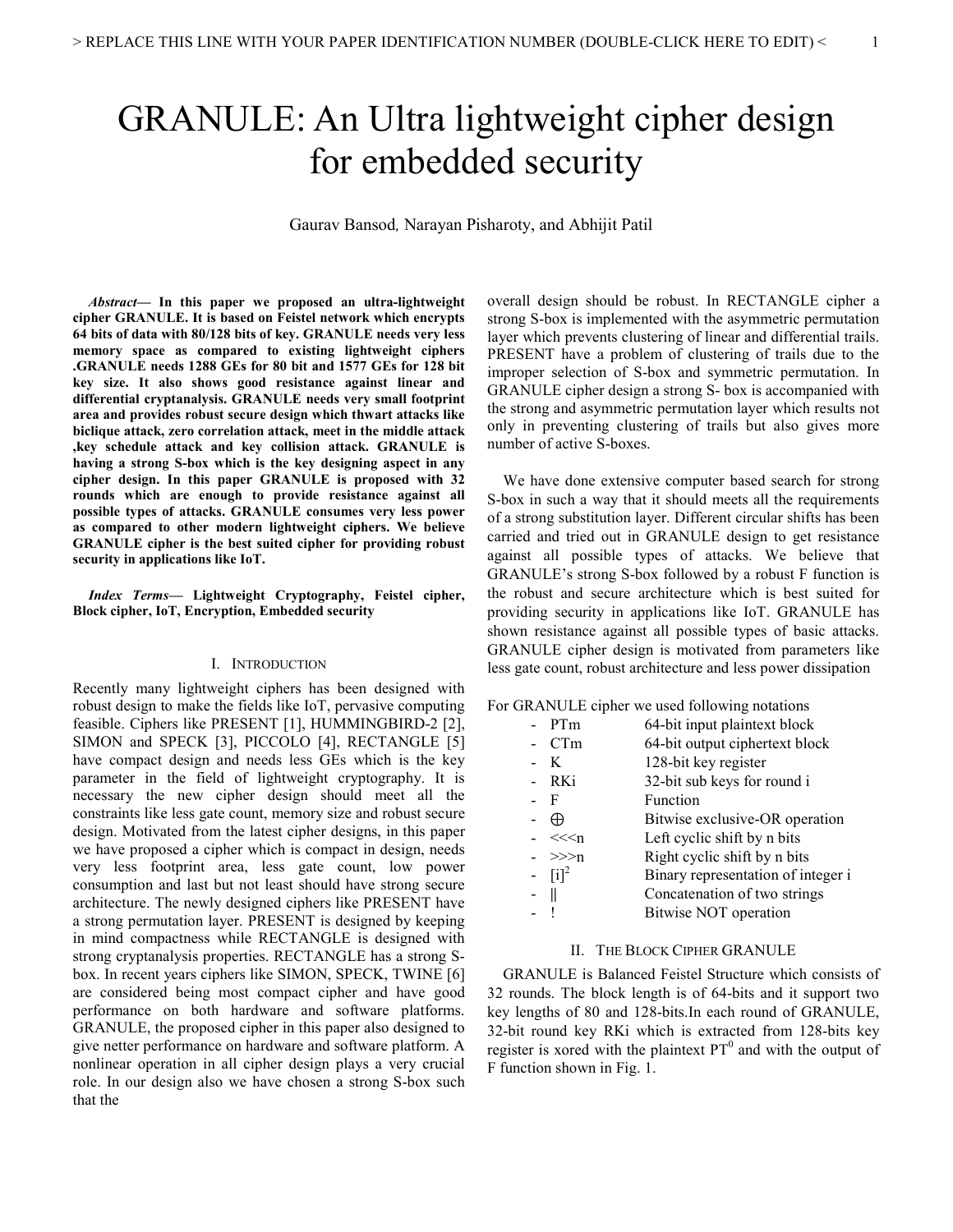

Fig. 1: GRANULE Feistel Structure

The F function in GRANULE is a combination of permutation layer, an S-box and the shift operators. Permutation layer in F function is block permutation, where each block size of 4-bits. The non-linear layer in GRANULE is a single 4-bit S-box. In F function left circular shift and right circular shift are used. Pseudo-code for cipher is given below:

 $PTm = PT^l \mid \mid PT^0$ *generateRoundKeys() for i = 0 to 31 do PLayer(PT<sup>1</sup> ) SBoxLayer(PT) RPLayer(PT) addRoundKey(PT,PT<sup>0</sup> , Ki)*   $PT^0 = PT^1$  $PT^l = PT$ *end for*   $CTm = PT<sup>1</sup> || PT<sup>0</sup>$ 

After 25 round we get cipher text which is concatenation of  $PT<sup>1</sup>$  and  $PT<sup>0</sup>$ .

#### *A. Encryption Algorithm*

In GRANULE, a 64-bit plaintext Pm is divided in two halves namely  $PT<sup>1</sup>$  and  $PT<sup>0</sup>$ . Each of these halves is of size 32bits follow:

$$
PTm \leftarrow PT^1 \parallel PT^0
$$

Encryption design in GRANULE is described below.

1. For i =0 to 24, apply Function F on 32-bit word 
$$
PT^1
$$
 and  
XOR it with  $PT^0$  and key Ki.  

$$
PT \leftarrow PT^0 \oplus F (PT^1) \oplus Ki
$$

2. As shown in fig. 1 the plaintext will be interchanged  $PT^0 \leftarrow PT^1$  $PT<sup>1</sup>$ ← $PT$ 

After 32 rounds, we obtain the 64-bit cipher text CTm which is concatenation of  $PT<sup>1</sup>$  and  $PT<sup>0</sup>$ 

$$
CTm \leftarrow PT^1 \parallel PT^0
$$

# *B. 'F' Function*

F Function of GRANULE is shown in fig. 2 It takes 32-bit input  $PT<sup>1</sup>$  and produces 32-bit output.

# F:  ${0, 1}^{32}$  ←  ${0, 1}^{32}$

We have used three different layers in F function of GRANULE which are PLayer, SBoxLayer and Round Permutation Layer (RPLayer). All these functions take 32-bit input and produces 32-bit output. These are described in following sections.



Fig. 2: 'F' Function of GRANULE

#### *1. PLayer*

The block permutation which is PLayer used in GRANULE is given by the Table 1. Block i of size 4 bits is substituted to block position P[i] of 4 bit size. The permutation P:  $\{0, 1\}^{32}$ ←  ${0, 1}^{32}$  divides a 32-bit input PT<sup>1</sup> into eight 4-bit data as  $PT^1 = Pt_4^0 \parallel Pt_4^1 \ldots Pt_4^6 \parallel Pt_4^7$  then permutes them by the following manner shown in fig. 2.

| TABLE 1                      |  |  |  |  |  |  |  |  |  |  |  |
|------------------------------|--|--|--|--|--|--|--|--|--|--|--|
| PERMUTATION LAYER OF GRANULE |  |  |  |  |  |  |  |  |  |  |  |
|                              |  |  |  |  |  |  |  |  |  |  |  |
|                              |  |  |  |  |  |  |  |  |  |  |  |

 ${\rm P:}~{\rm Pt}_4^{~0} \parallel {\rm Pt}_4^{~1} \parallel {\rm Pt}_4^{~2} \parallel {\rm Pt}_4^{~3} \parallel {\rm Pt}_4^{~4} \parallel {\rm Pt}_4^{~5} \parallel {\rm Pt}_4^{~6} \parallel {\rm Pt}_4^{~7} \leftarrow {\rm Pt}_4^{~4} \parallel {\rm Pt}_4^{~0} \parallel {\rm Pt}_4^{~3}$  $||Pt_4^1||Pt_4^6||Pt_4^2||Pt_4^7||Pt_4^5.$ 

*2. SBoxLayer* 

The S-box used in GRANULE is a 4-bit to 4-bit S-box S:  $F_2^4 \rightarrow F_2^4$ . The S-box of GRANULE is described in the Table 2.

|                         | TABLE 2 |  |  |  |  |  |  |                             |  |  |  |  |       |  |  |
|-------------------------|---------|--|--|--|--|--|--|-----------------------------|--|--|--|--|-------|--|--|
| <b>S-BOX OF GRANULE</b> |         |  |  |  |  |  |  |                             |  |  |  |  |       |  |  |
|                         |         |  |  |  |  |  |  | 2 3 4 5 6 7 8 9 A B C D E F |  |  |  |  |       |  |  |
|                         |         |  |  |  |  |  |  | 8 4 1 9 2 f 5 a b 0         |  |  |  |  | 6 c d |  |  |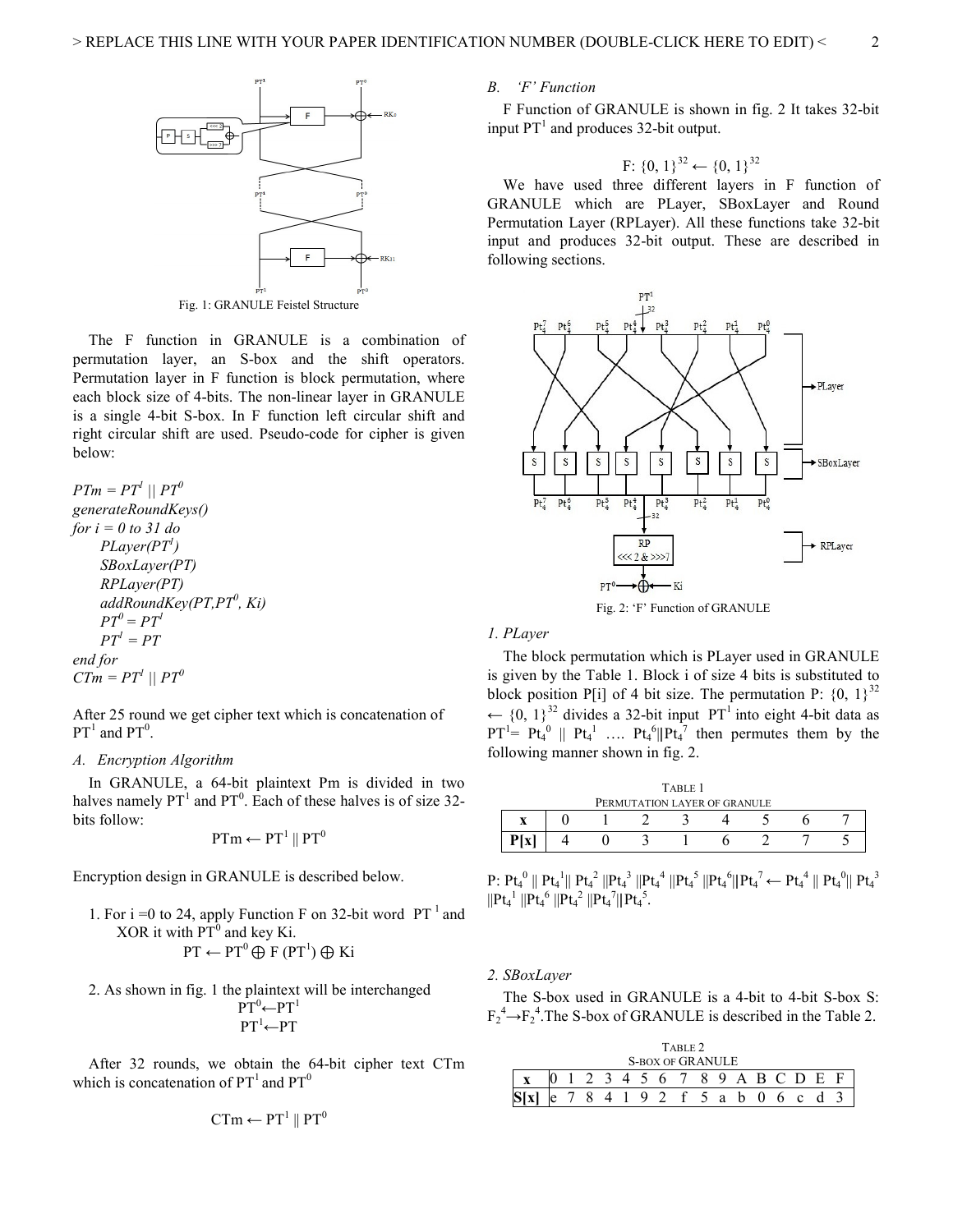## *3. RPLayer*

The RPLayer in GRANULE takes 32-bit input and produces 32-bit output. RPLayer consists of application of cyclic shifts and exclusive-or operation. RPLayer is described below:

$$
\begin{array}{l}\n\text{RP: } \{0, 1\}^{32} \leftarrow \{0, 1\}^{32} \\
\text{Temp0} \leftarrow \text{IN} <<< 2 \\
\text{Temp1} \leftarrow \text{IN} >>> 7 \\
\text{Y} \leftarrow \text{Temp0} \oplus \text{Temp1}\n\end{array}
$$

#### *C. Key Schedule 80-bit and 128-bit*

GRANULE supports 80 and 128-bit key size, GRANULE key design is motivated from the PRESENT [1] key schedule. The 128-bit key is stored in a key register K and is represented as  $K_{127} K_{126} K_{125}...K_2 K_1 K_0$ . In each round of GRANULE, 32-bit round key Ki is extracted from 80/128- bits key register. The key scheduling functions for 128 bit is described below

$$
K = K_{127} K_{126} K_{125}...K_2 K_1 K_0
$$
  
RKi = K<sub>31</sub> K<sub>30</sub>...K<sub>1</sub> K<sub>0</sub>

After extracting 32-bit round key Ki, the key register  $K =$ K127 K<sub>126</sub> K<sub>125</sub>...K<sub>2</sub> K<sub>1</sub> K<sub>0</sub> updated as described below

1. K << 31.  
\n2. [K<sub>3</sub> K<sub>2</sub> K<sub>1</sub> K<sub>0</sub>] 
$$
\leftarrow
$$
 S [K<sub>3</sub> K<sub>2</sub> K<sub>1</sub> K<sub>0</sub>]  
\n3. [K<sub>7</sub> K<sub>6</sub> K<sub>5</sub> K<sub>4</sub>]  $\leftarrow$  S [K<sub>7</sub> K<sub>6</sub> K<sub>5</sub> K<sub>4</sub>]  
\n4. [K<sub>70</sub> K<sub>69</sub> K<sub>68</sub> K<sub>67</sub> K<sub>66</sub>]  $\leftarrow$  [K<sub>70</sub> K<sub>69</sub> K<sub>68</sub> K<sub>67</sub> K<sub>66</sub>]  $\oplus$  [i]<sup>2</sup>

Round counter i of 5-bit is xor with 5-bit of the K register these are  $K_{70} K_{69} K_{68} K_{67} K_{66}$ 

The key scheduling functions for 80-bit is also described below

$$
K = K_{79} K_{78} K_{77}...K_2 K_1 K_0
$$
  
RKi = K<sub>31</sub> K<sub>30</sub>...K<sub>1</sub> K<sub>0</sub>

After extracting 32-bit round key Ki of, the key register  $K =$  $K_{79} K_{78} K_{77}...K_2 K_1 K_0$  is updated as described below

 $1. K \ll 31.$ 

- 2.  $[K_3 K_2 K_1 K_0] \leftarrow S [K_3 K_2 K_1 K_0]$ .
- 3.  $[K_7 K_6 K_5 K_4]$  ←S  $[K_7 K_6 K_5 K_4]$
- 4.  $[K_{70} K_{69} K_{68} K_{67} K_{66}] \leftarrow [K_{70} K_{69} K_{68} K_{67} K_{66}] \oplus [i]^{2}$

## III. SECURITY ANALYSIS GRANULE

There are large varieties of cryptanalytic attacks which can be applied on Feistel based design. In this paper we have shown GRANULE cipher resistance against major attacks. Linear and differential cryptanalysis is the important techniques to decide whether cipher is vulnerable to attacks or not. Moreover S-box selection also plays an important role as it adds a nonlinear element in cipher designing. We have adopted computer based techniques not only to find a good Sbox but also to find minimum number of active S-boxes. GRANULE shows good resistance against linear and differential attacks which is described in the following

sections.

#### *A. Design Criteria of the S-box*

A 4-bit to 4-bit S-box is more compact in hardware than an 8-bit to 8-bit S-box. Serpent [7] uses 8 different S-boxes, to provide robust architecture, but that result in more gate counts and the use of different S-boxes for different rounds does not result in a reasonable improvement of the resistance against known attacks [8]**.**

In GRANULE we chose 4x4 S-box to be hardware efficient and also it should provide robust secure design.

The S-box used in GRANULE is a 4-bit to 4-bit S-box S:  $F_2^4 \leftarrow F_2^4$ . The two conditions which are essential for designing good S- box are mentioned below

Condition 1: Assume x is the input to S-box. Let  $\Delta X$ ,  $\Delta Y$  are the inputs and output differences respectively and  $\Delta X$ ,  $\Delta Y \in$  $F_2^4$  so  $D_C (\Delta X, \Delta Y)$  is define as:

$$
D_{C} (\Delta X, \Delta Y) = #\{x \in F_{2}^{4} | S(x) \oplus S (x \oplus \Delta X) = \Delta Y\}
$$

where  $D_C$  represents differential cryptanalysis [9] [10]. This property helps us to create difference distribution table.

Condition 2: Assume a and b are the inputs and output constants and a,  $b \in F_2^4$  so  $L_C(a, b)$  is define as:

$$
L_C(a, b) = #{x \in F_2^4 | a \cdot x = b \cdot S(x)} - 8|
$$

Where  $L_c$  represent linear cryptanalysis [9] [11], this property helps us to create linear approximation table

Where • denotes the inner product on  $F_2^4$ , # indicate number of matches in linear approximation table for the constants a and b minus 8.

Complete Design Criteria of GRANULE S-box is as follows

1. For any non-zero input difference  $\Delta X \in F_2^4$  and non-zero output difference  $\Delta Y \in F_2^4$  we have

$$
D_C (\Delta X, \Delta Y) = #\{x \in F_2^4 \mid S(x) \oplus S (x \oplus \Delta X) = \Delta Y\} \le 4
$$

2. For any non-zero input difference  $\Delta X \in F_2^4$  and non-zero output difference  $\Delta Y \in F_2^4$  such that  $Hw(\Delta X) = Hw(\Delta Y) = 1$ , where Hw(a) denote Hamming weight of a, we have

Set
$$
D_C = D_C (\Delta X, \Delta Y) = #{x \in F_2^4 | S(x) \oplus S (x \oplus \Delta X) = \Delta Y}
$$
  
= 0

Let CarD<sub>C</sub> denote the cardinality of SetD<sub>C</sub>, we have CarD<sub>C</sub> = 2.

3. For any non-zero input constant  $a \in F_2^4$  and non-zero output constant  $b \in F_2^4$ , we have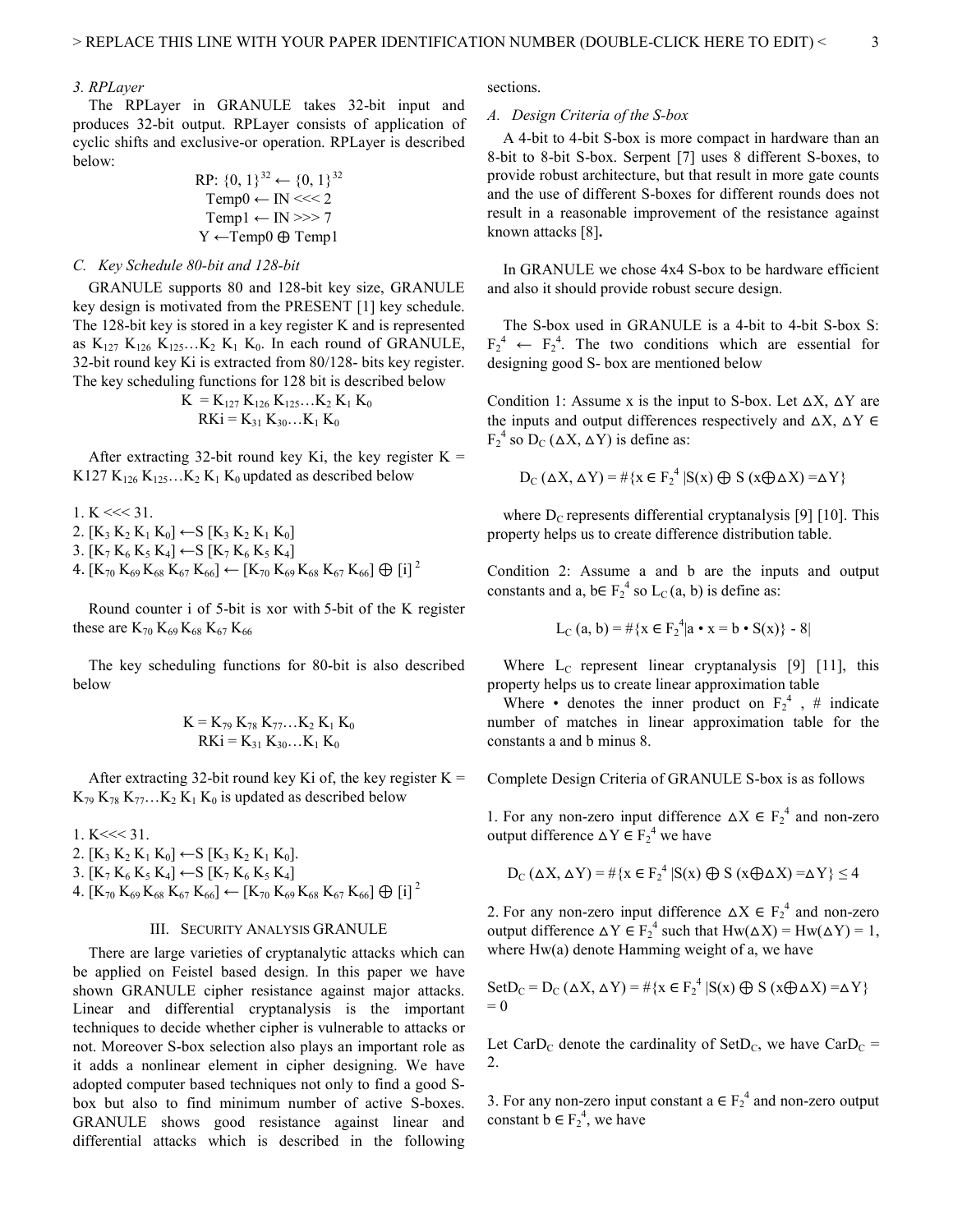$$
L_C(a, b) = #{x \in F_2^4 | a \cdot x = b \cdot S(x)} - 8 \le 4
$$

4. For any non-zero input constant  $a \in F_2^4$  and non-zero output constant  $b \in F_2^4$ , such that  $Hw(a) = Hw(b) = 1$ , we have

Set
$$
L_C = L_C(a, b) = #{x \in F_2^4 | a \cdot x = b \cdot S(x)} - 8 \neq 0
$$

Let CarL<sub>C</sub> denote the cardinality of SetL<sub>C</sub>, we have CarL<sub>C</sub> = 2.

5. Bijective i.e.  $S(x) \neq S(y)$  for all values of  $x \neq y$ .

6. No static point i.e.  $S(y) \neq y$  for all values of  $y \in F_2^4$ .

 $CarD<sub>C</sub> = 0$  and  $CarL<sub>C</sub> = 8$  for the PRESENT S-box [5] and CarDC = 2 and CarL<sub>C</sub> = 2 for the RECTANGLE S-box [5]. This indicates that RECTANGLE S-box shows good strength. In GRANULE cipher S-box we have CarL $_C$  = 2 and CarD $_C$  = 2 which also indicates that our S-box is robust in design.

## *B. Selection of the S-box of GRANULE*

For selecting S-box we use following two definitions

Definition 1:- Affine equivalence [5] [12]

Two S-boxes are referred as affine equivalent if there exist bijective linear mappings X, Y and constants x,  $y \in F_2^4$  such that S' (a) =  $B(S(X (a) + x))$  +y then the equivalence is called affine equivalence.

When S-boxes satisfies criteria 1, 3 and 5(*see section A*) then the S-box also meets Affine equivalence property.

## Definition 2:-Permutation-then-XOR equivalence [5] [12]

Two S-boxes are referred as permutation-then-XOR equivalent if there exist 4-bit to 4-bit permutation matrices  $M_0, M_1$  and constants x, y  $\in$   $F_2^4$  such that  $S'(a) =$  $M_1(S(M_0(a)+x))+y$ . The equivalence is called PE equivalence for short.

PE equivalent S-boxes also satisfies criteria 1-5 when any S-box satisfies criteria 1-5(*see section A*).

Both these definitions are considered while designing GRANULE S-box.

## *C. Di*ff*erential cryptanalysis*

Differential cryptanalysis [9] [10] is the basic cryptanalytic attack and cipher has to resist this attack, which successfully applied on DES by Biham and Shamir. In encryption system this attack exploits high probability differences in the input and output and certain pairs of high probability input and output occurrences are used to recover round sub keys from last rounds. Linear component in encryption design produces certain outputs with probability 1, but this is not applicable for nonlinear component in design i.e. S-box in our design. Nonlinear component is examined by forming difference distribution table (DDT). DDT has high probability input and output differences and are used to form differential trails of the cipher. Table 3 represents Difference Distribution Table for GRANULE S-box. Maximum differential probability (P<sub>d</sub>) in Difference Distribution Table (DDT) for our S-box is 4/16  $= 1/4 = 2^{-2}$ .

|             |          |          |          |                |                |          |          | TABLE 3        |                |                |                |                |                                                 |                |                |          |
|-------------|----------|----------|----------|----------------|----------------|----------|----------|----------------|----------------|----------------|----------------|----------------|-------------------------------------------------|----------------|----------------|----------|
|             |          |          |          |                |                |          |          |                |                |                |                |                | DIFFERENCE DISTRIBUTION TABLE FOR GRANULE S-BOX |                |                |          |
|             | 0        |          | 2        | 3              | 4              | 5        | 6        | 7              | 8              | 9              | A              | B              | C                                               | D              | E              | F        |
| 0           | 16       | $\theta$ | $\theta$ | $\theta$       | $\theta$       | $\theta$ | $\theta$ | $\theta$       | $\theta$       | $\theta$       | $\theta$       | $\theta$       | $\theta$                                        | $\theta$       | $\Omega$       | $\theta$ |
|             | 0        | 0        | $\Omega$ | $\theta$       | $\theta$       | $\theta$ | $\Omega$ | $\Omega$       | 2              | 2              | 2              | 2              | 2                                               | 2              | 2              |          |
|             | 0        | $\Omega$ | $\theta$ | 4              | $\Omega$       | $\theta$ | 4        | $\Omega$       | $\theta$       | $\theta$       | 2              | 2              | 0                                               | $\Omega$       | $\overline{c}$ | 2        |
| 3           | 0        | 4        | $\Omega$ | $\theta$       | $\Omega$       | 4        | 0        | $\Omega$       | $\theta$       | $\theta$       | $\overline{c}$ | $\overline{c}$ | 0                                               | 0              | $\overline{c}$ | 2        |
| 4           | 0        | $\Omega$ | $\Omega$ | 4              | $\Omega$       | $\theta$ | 4        | 0              | $\theta$       | $\theta$       | $\overline{c}$ | $\overline{2}$ | 0                                               | 0              | $\overline{c}$ | 2        |
| 5           | 0        | 0        | $\Omega$ | $\theta$       | $\Omega$       | 0        | 4        | 4              | $\overline{c}$ | 2              | $\Omega$       | $\Omega$       | 2                                               | $\overline{c}$ | $\Omega$       | 0        |
| 6           | 0        | 0        | $\theta$ | $\theta$       | $\Omega$       | $\theta$ | 0        | $\Omega$       | $\overline{4}$ | 4              | $\Omega$       | $\Omega$       | 4                                               | 4              | $\Omega$       | $\Omega$ |
| 7           | 0        | 4        | 0        | $\theta$       | $\theta$       | 4        | 4        | 4              | 0              | $\theta$       | 0              | $\Omega$       | 0                                               | $\theta$       | 0              | 0        |
| 8           | 0        | $\Omega$ | $\theta$ | 2              | 2              | 2        | $\theta$ | $\mathfrak{D}$ | $\theta$       | 0              | 0              | $\mathfrak{D}$ | 2                                               | 2              | $\theta$       |          |
| 9           | 0        | 2        | 4        | $\theta$       | $\overline{c}$ | $\theta$ | 0        | $\Omega$       | $\overline{2}$ | 0              | $\theta$       | $\theta$       | $\theta$                                        | $\overline{2}$ | $\theta$       |          |
| А           | $\Omega$ | $\Omega$ | $\theta$ | $\overline{2}$ | $\overline{c}$ | 2        | $\theta$ | $\overline{c}$ | $\theta$       | $\theta$       | 2              | $\Omega$       | 2                                               | $\overline{2}$ | 2              | 0        |
| B           | 0        | 2        | 4        | $\theta$       | $\overline{2}$ | $\theta$ | 0        | $\Omega$       | 0              | 2              | 0              | $\Omega$       | $\overline{c}$                                  | $\Omega$       | 4              | $\Omega$ |
| $\mathbf C$ | 0        | 0        | $\theta$ | $\overline{2}$ | $\overline{c}$ | 2        | $\Omega$ | 2              | $\overline{c}$ | $\overline{c}$ | 0              | $\overline{c}$ | 0                                               | 0              | $\Omega$       |          |
| D           | 0        | 2        | 4        | $\theta$       | $\overline{2}$ | $\theta$ | 0        | $\Omega$       | $\theta$       | $\overline{2}$ | 0              | 4              | 2                                               | 0              | 0              | 0        |
| E           | 0        | $\Omega$ | $\Omega$ | $\overline{c}$ | $\mathfrak{D}$ | 2        | $\Omega$ | $\mathfrak{D}$ | $\overline{2}$ | $\overline{c}$ | 2              | $\Omega$       | 0                                               | 0              | $\mathfrak{D}$ | 0        |
| F           | 0        | っ        | 4        | 0              | っ              | $\Omega$ | $\Omega$ | $\Omega$       | $\mathfrak{D}$ | $\Omega$       |                | $\Omega$       | ∩                                               |                | ∩              | 0        |

Number of differentially active S-boxes plays an important role for evaluation of security against differential cryptanalysis. Basic concept is to find the structure that maximizes number of active S-boxes. We have performed a rigorous computer-based search for differential trails and also to find out minimum number of active S-boxes in each round.

Maximum differential probability  $(P_d)$  of the 4-bit to 4-bit S-box of GRANULE is  $2^{-2}$ . Table 4 shows the minimum numbers of active S-boxes calculated from differential trail.

|        | IUM NUMBERS OF ACTIVE <b>S-</b> BOXES FROM DIFFERENTIAL TF |  |
|--------|------------------------------------------------------------|--|
| #Round | # Min. active S-boxes                                      |  |
|        |                                                            |  |
|        |                                                            |  |
|        |                                                            |  |
|        |                                                            |  |
|        | 10                                                         |  |
|        | 17                                                         |  |
|        | 23                                                         |  |

TABLE 4 MINIMUM NUMBERS OF ACTIVE S-BOXES FROM DIFFERENTIAL TRAIL

The theorem which shows the resistance of full round GRANULE against the Differential attack is described below. Theorem 1:

GRANULE has total 25 rounds and for 21 rounds of GRANULE, we got minimum 69 active S-boxes. The total differential probability ( $P_d$ ) is  $2^{-138}$  for 21 rounds. Total chosen plaintext required is  $2^{138}$  which is greater than  $2^{64}$ .Our experimentation on GRANULE shows that 25 rounds are enough to deploy differential attack [20].

#### Proof:

For 7 rounds of GRANULE, it has minimum 20 differentially active S-boxes. Calculation of total number of active S-boxes for 21 rounds will be 23 x  $3 = 69$  differentially active S-boxes. For 21 rounds of GRANULE, the total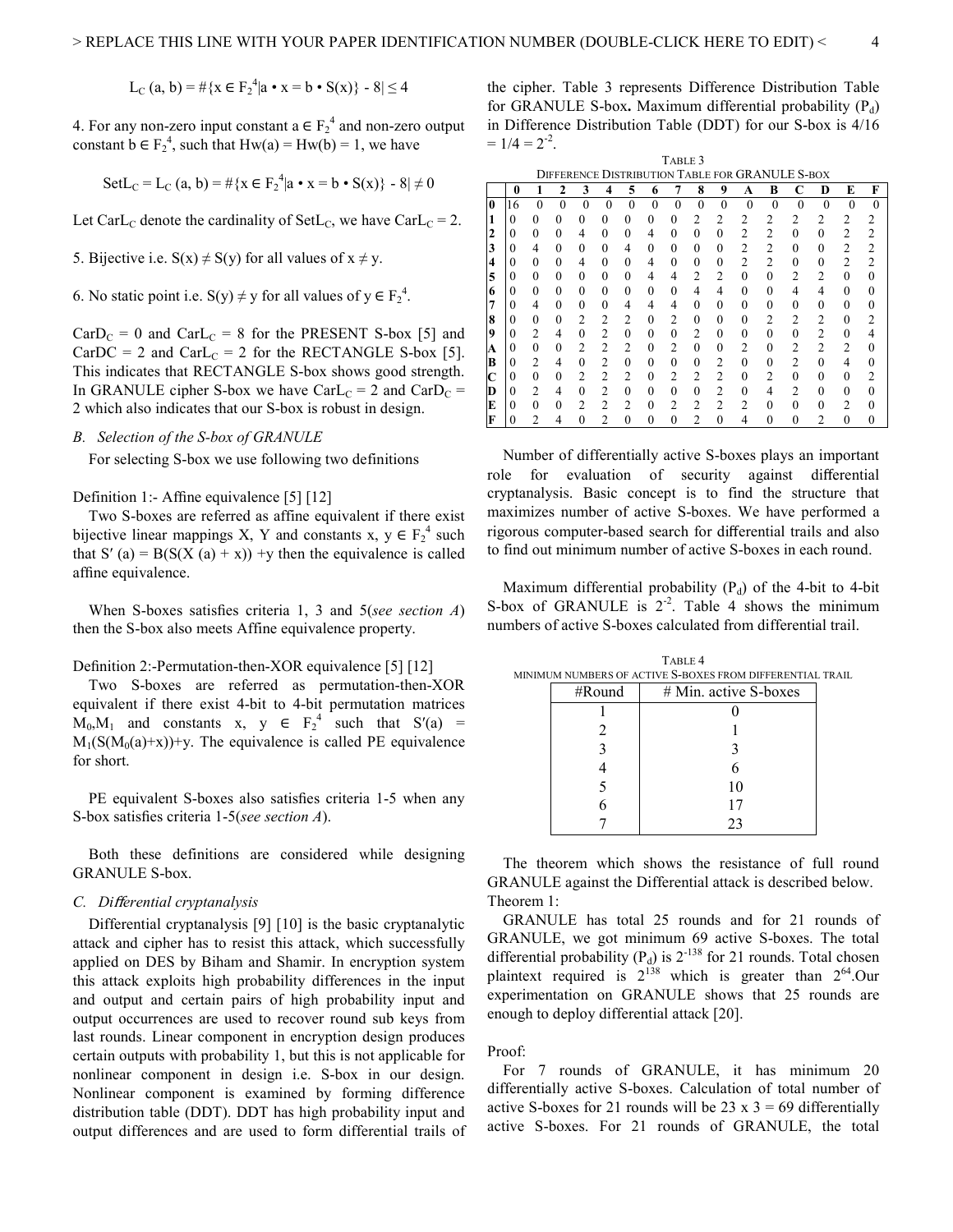differential probability (P<sub>d</sub>) is given as  $(2^{-2})^{69} = 2^{-138}$ .

Complexity of Differential attack evaluated by finding number of chosen plain text required  $(N_d)$ , number chosen plain text required  $(N_d)$ 

$$
N_d = C/P_d
$$

Where C = 1 and  $P_d = 2^{-138}$ , so the number of chosen plaintext required are

$$
N_d = 1/2^{-138} = 2^{138}.
$$

Table 5 represents differential trails of GRANULE cipher. The values in differential trails are represented in hexadecimal format. We have used computer based program to find out the differential trails. Non-zero input value to 'F' function in the table indicates number of active S-boxes.

TABLE  $5$ 

| DIFFERENTIAL TRAIL FOR GRANULE |                     |                      |  |  |  |  |  |  |  |  |
|--------------------------------|---------------------|----------------------|--|--|--|--|--|--|--|--|
| #Round                         | Input to F Function | Output of F Function |  |  |  |  |  |  |  |  |
|                                | i.e. $PT1$          | xor With $PT0$       |  |  |  |  |  |  |  |  |
|                                | 0000 0000           | 4000 0000            |  |  |  |  |  |  |  |  |
| 2                              | 4000 0000           | 00c0 6000            |  |  |  |  |  |  |  |  |
| 3                              | 00c0 6000           | 4000 0e07            |  |  |  |  |  |  |  |  |
| 4                              | 4000 0e07           | 0004c260             |  |  |  |  |  |  |  |  |
| 5                              | 0004 c260           | 3c05 ce87            |  |  |  |  |  |  |  |  |
| 6                              | 3c05 ce87           | 8630 20cc            |  |  |  |  |  |  |  |  |
|                                | 8630 20cc           | 5bca ac4b            |  |  |  |  |  |  |  |  |

## *D. Linear cryptanalysis*

Another basic attack in block cipher is linear cryptanalysis [9] [11]. High probability occurrences of linear expressions containing plaintext bits, cipher text bits and sub key bits are used to mount Linear cryptanalysis attack. This attack also referred as known plain text attack. S-box used in our design examined by using Linear Approximation Table (LAT). Table 6 represents Linear Approximation table for GRANULE Sbox. From this table we found best linear bias  $(\epsilon_{\text{L}})$  for nonlinear component. Best linear bias ( $\varepsilon_L$ ) is given as  $|P_L-1/2|$ where  $P_L$  is the linear probability. Best linear bias ( $\varepsilon_L$ ) for GRANULE S-box is  $2^{-2}$ . From differential trials, for 7 rounds of GRANULE we got minimum 20 active S-boxes. For the calculation of complexity of attack against linear cryptanalysis, we need to calculate maximum bias for number of rounds. Maximum bias can be given by using Matsui`s Piling-up lemma [9].

Optimizing S-box i.e. minimizing largest bias in LAT and finding structure that maximizes the number of active S-boxes can show resistance against linear cryptanalysis.

## Matsui`s Pilling up Lemma:

For 'n' independent random binary variables  $X_1, X_2... X_n$ the equation can be given as,

$$
Pr(X_1 \oplus ... \oplus X_n = 0) = 1/2 + 2^{n-1} \prod_{i=1}^n \varepsilon_{iL}
$$

Or

$$
\epsilon_{\left(1L,2L,\ldots,nL\right)}=2^{n\text{-}1}\prod\nolimits_{i=1}^{n}\epsilon_{iL}
$$

Where  $\varepsilon_{(1L, 2L,...nL)}$  represents the bias of  $X_1 \oplus ... \oplus X_n = 0$ .

Theorem1:

GRANULE has a minimum 60 active S-boxes for 21 rounds and maximum bias for 21 rounds is  $2^{-61}$ .

Proof:

For 7 rounds it has total 23 active S-boxes. For our S-box, maximum bias is  $2^{-2}$ . Maximum bias can be given as

$$
2^{22} \times (2^{-2})^{23} = 2^{-24}
$$

Maximum bias for 21 rounds of GRANULE is

$$
2^2 \times (2^{-24})^3 = 2^{-70}
$$

Complexity of attack can be evaluated by finding number of known plain text required. Number of known plaintext required  $(N_L)$  can be calculated as,

$$
N_{L}=1/\left(\epsilon_{L}\right)^{2}
$$

Where  $\varepsilon_L$  describes maximum bias for the GRANULE Sbox, for 21 rounds, number of known plaintext required for the GRANULE is given as

$$
N_L = 1/(2^{-70})^2 = 2^{140}
$$

Known plaintext data requirement are  $2^{140}$  which is more than the available data limit i.e.  $2^{64}$ .

|                         | TABLE 6      |                |                |                |                |                |                |                |                |                                              |              |                |                |                |                |                |
|-------------------------|--------------|----------------|----------------|----------------|----------------|----------------|----------------|----------------|----------------|----------------------------------------------|--------------|----------------|----------------|----------------|----------------|----------------|
|                         |              |                |                |                |                |                |                |                |                | LINEAR APPROXIMATION TABLE FOR GRANULE S-BOX |              |                |                |                |                |                |
|                         | 0            | 1              | $\mathbf{2}$   | 3              | 4              | 5              | 6              | 7              | 8              | 9                                            | A            | B              | C              | D              | E              | F              |
| $\mathbf{0}$            | 8            | $\theta$       | $\theta$       | $\theta$       | $\theta$       | $\theta$       | $\theta$       | $\theta$       | $\theta$       | $\theta$                                     | $\theta$     | $\mathbf{0}$   | $\theta$       | $\theta$       | $\theta$       | $\theta$       |
| 1                       | $\theta$     | $\theta$       | $\theta$       | $-4$           | 0              | $\mathbf{0}$   | $\theta$       | $\overline{4}$ | $\theta$       | $\mathbf{0}$                                 | $\mathbf{0}$ | $-4$           | $\theta$       | $\theta$       | $\mathbf{0}$   | $-4$           |
| $\mathbf{2}$            | $\theta$     | $\theta$       | $\theta$       | $-4$           | $-2$           | $-2$           | $\overline{2}$ | $-2$           | $\theta$       | $-4$                                         | $\theta$     | $\theta$       | $-2$           | $\overline{2}$ | $\overline{2}$ | $\overline{2}$ |
| 3                       | $\theta$     | $\theta$       | $\theta$       | $\theta$       | $-2$           | $-2$           | $\overline{2}$ | $\overline{2}$ | $\overline{4}$ | $\mathbf{0}$                                 | 4            | $\mathbf{0}$   | $\overline{2}$ | $-2$           | $-2$           | $\overline{2}$ |
| $\overline{\mathbf{4}}$ | $\theta$     | $\overline{c}$ | $\theta$       | 2              | $\theta$       | $\overline{2}$ | $\theta$       | $\overline{2}$ | $\mathbf{0}$   | $-2$                                         | 4            | $\overline{2}$ | -4             | $\overline{c}$ | $\mathbf{0}$   | $-2$           |
| 5                       | $\theta$     | $-2$           | $\theta$       | 2              | $\overline{0}$ | $-2$           | $\theta$       | $\overline{2}$ | $-4$           | $-2$                                         | $\mathbf{0}$ | $-2$           | $\theta$       | $\overline{c}$ | -4             | $\overline{2}$ |
| 6                       | $\theta$     | $-2$           | -4             | $-2$           | $-2$           | 4              | $-2$           | $\theta$       | $\theta$       | $-2$                                         | $\theta$     | $\overline{2}$ | $\overline{2}$ | $\theta$       | $-2$           | $\mathbf{0}$   |
| 7                       | $\theta$     | $\overline{c}$ | $\overline{4}$ | $-2$           | $-2$           | $\mathbf{0}$   | $-2$           | $\theta$       | $\mathbf{0}$   | $\overline{2}$                               | $\mathbf{0}$ | $\overline{2}$ | $\overline{2}$ | $\overline{4}$ | $-2$           | $\mathbf{0}$   |
| 8                       | $\theta$     | $\theta$       | $\theta$       | $\theta$       | $\theta$       | $\theta$       | 4              | $-4$           | $\theta$       | $\mathbf{0}$                                 | $\mathbf{0}$ | $\theta$       | $\theta$       | $\theta$       | $-4$           | $-4$           |
| 9                       | $\theta$     | $\overline{4}$ | $\theta$       | $\theta$       | 4              | $\mathbf{0}$   | $\theta$       | $\theta$       | $\mathbf{0}$   | $-4$                                         | $\mathbf{0}$ | $\mathbf{0}$   | 4              | $\theta$       | $\mathbf{0}$   | $\mathbf{0}$   |
| A                       | $\theta$     | $-4$           | $\theta$       | $\theta$       | 2              | $-2$           | $\overline{2}$ | $\overline{2}$ | $\mathbf{0}$   | $\theta$                                     | $\theta$     | $\overline{4}$ | $\overline{c}$ | $\overline{c}$ | $\overline{2}$ | $-2$           |
| В                       | $\theta$     | $\theta$       | $\theta$       | $\theta$       | $-2$           | $-2$           | $-2$           | $-2$           | -4             | $\mathbf{0}$                                 | 4            | $\mathbf{0}$   | 2              | $-2$           | $\overline{2}$ | $-2$           |
| $\mathbf C$             | $\theta$     | $\overline{2}$ | $\theta$       | 2              | -4             | $-2$           | $\theta$       | $\overline{2}$ | $\mathbf{0}$   | $-2$                                         | $-4$         | $\overline{2}$ | $\theta$       | $-2$           | $\theta$       | $-2$           |
| D                       | $\theta$     | $\overline{2}$ | $\mathbf{0}$   | -2             | 0              | $\overline{2}$ | 4              | 2              | $-4$           | $\overline{2}$                               | $\mathbf{0}$ | $\overline{2}$ | $\theta$       | $-2$           | $\mathbf{0}$   | $\overline{2}$ |
| E                       | $\theta$     | $\overline{2}$ | -4             | $\overline{c}$ | $-2$           | $\mathbf{0}$   | $\overline{2}$ | $\theta$       | $\mathbf{0}$   | $\overline{2}$                               | $\mathbf{0}$ | $-2$           | $\overline{c}$ | 4              | $\overline{2}$ | $\mathbf{0}$   |
| F                       | $\mathbf{0}$ | $\mathfrak{D}$ | -4             | $-2$           | $\overline{2}$ | -4             | $-2$           | $\theta$       | $\theta$       | $\overline{c}$                               | $\mathbf{0}$ | $\overline{c}$ | $-2$           | 0              | $-2$           | $\overline{0}$ |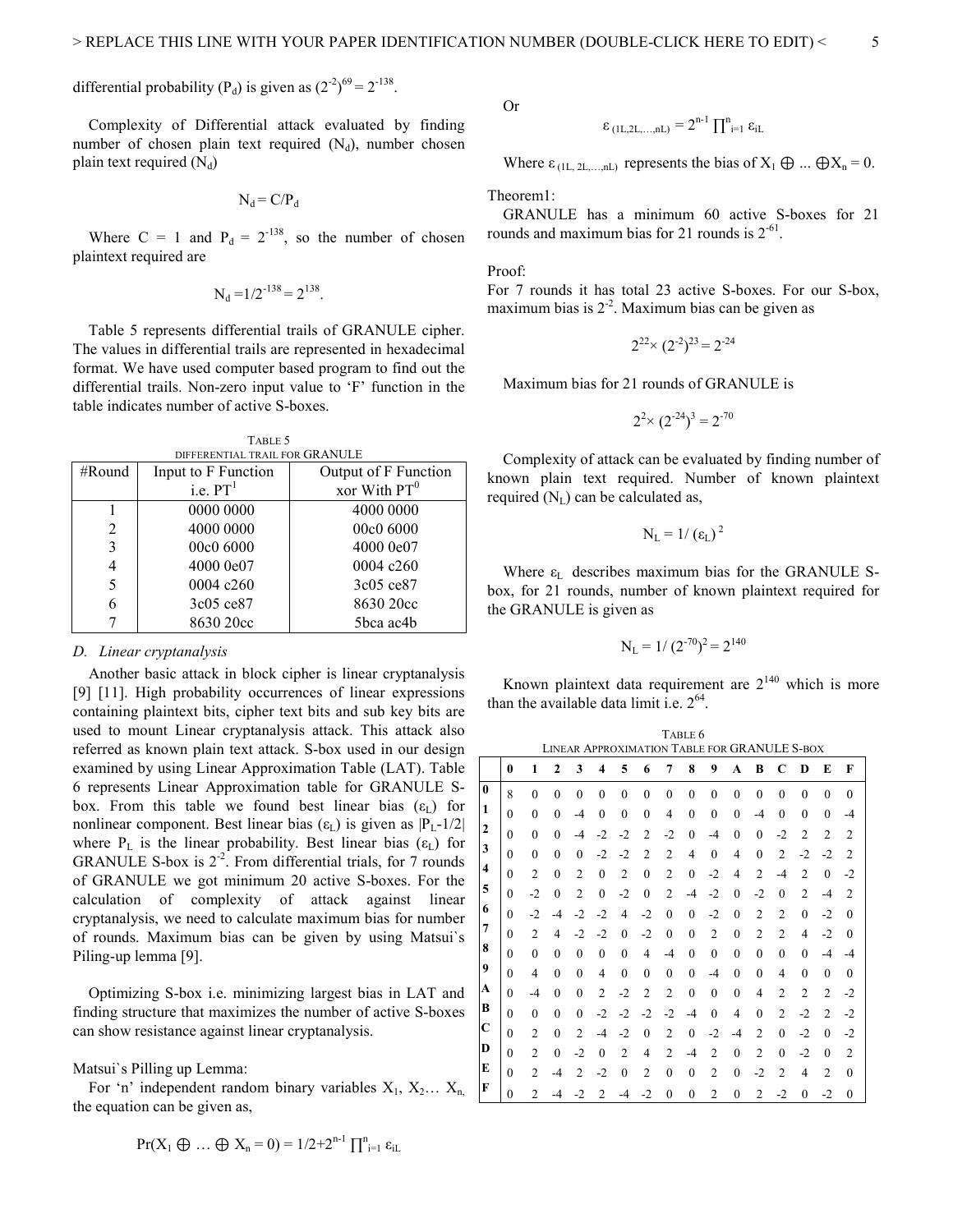# *E. Biclique attack*

Biclique attack [13] [14] is an extension of meet-in-themiddle attack.

In this paper, we have applied biclique cryptanalysis on GRANULE-80. Based on the attack results, comparison is also made with the most popular lightweight block ciphers like PRESENT, Piccolo and LED.

We have constructed a 3-dimensional biclique for round 26 ∼ 31 of GRANULE-80. For these rounds the partial keys used is (RK<sub>26</sub>, RK<sub>27</sub>, RK<sub>28</sub>, RK<sub>29</sub>, RK<sub>30</sub>, RK<sub>31</sub>) which is described as follows.

 $RK_{28} = K_{43}$ ,  $K_{42}$ , ……  $K_{12}$  $RK_{29} = K_{12}...K_{0}, K_{79}, ..... K_{61}$  $RK_{30} = K_{61}, \ldots K_{30}$  $RK_{31} = K_{30}$ ,  $K_{29}$ , ...  $K_{0}$ ,  $K_{79}$ 

From above equations we found that by applying following sub keys ( $K_{63}$ ,  $K_{62}$ ,  $K_{61}$ ) and ( $K_{33}$ ,  $K_{32}$ ,  $K_{31}$ ) on above rounds gives biclique attack on the full GRANULE-80.

To construct the ∆i-differential, we have considered the sub keys ( $K_{63}$ ,  $K_{62}$ ,  $K_{61}$ ) and for the  $\nabla$ *j*-differential, we have considered the sub keys  $(K_{32}, K_{31}, K_{30})$ . Let f be a sub-cipher from round 28 to round 31. Data complexity does not exceed  $2^{40}$  as shown in Fig 3. The red blocks in Fig. 3. at 31<sup>st</sup> round represents the active blocks where each block is of 4 bits so the data complexity for GRANULE-80 does not exceed than  $2^{40}$ .

A total computational complexity of our attack on GRANULE-80 is computed as follows.

$$
C_{\text{total}} = 2^{k-2d} (C_{\text{biclique}} + C_{\text{precomp}} + C_{\text{recomp}} + C_{\text{falsepos}}).
$$
  
\n
$$
C_{\text{total}} = 2^{80-2 \times 3} (2+2^{2.81}+2^{5.46}+2^2).
$$
  
\n
$$
C_{\text{total}} = 2^{79.85}.
$$

Where

 $C_{\text{biclique}} = 2^{d+1}$ (number of rounds in biclique/total rounds)  $=2^{3+1}(4/32)=2$ .

 $C_{precomp} = 2<sup>d</sup>$ (number of rounds in precomputation/total rounds) =  $2^3(28/32) = 2^{2.81}$ .

 $C_{\text{recomp}} = 2^{2d}$ (number of active S- boxes in precomputation/total number of maximum active S-boxes)  $=2^2$  $x^3(178/32 \times 8) = 2^{5.46}$ .

$$
C_{\text{falsepos}} = 2^{2d \cdot (\text{no. of matching bits})} = 2^{2 \times 3 \cdot (4)} = 2^2.
$$



Fig.4 (a) and (b) represents the Re-computations in forward and backward directions for GRANULE-80.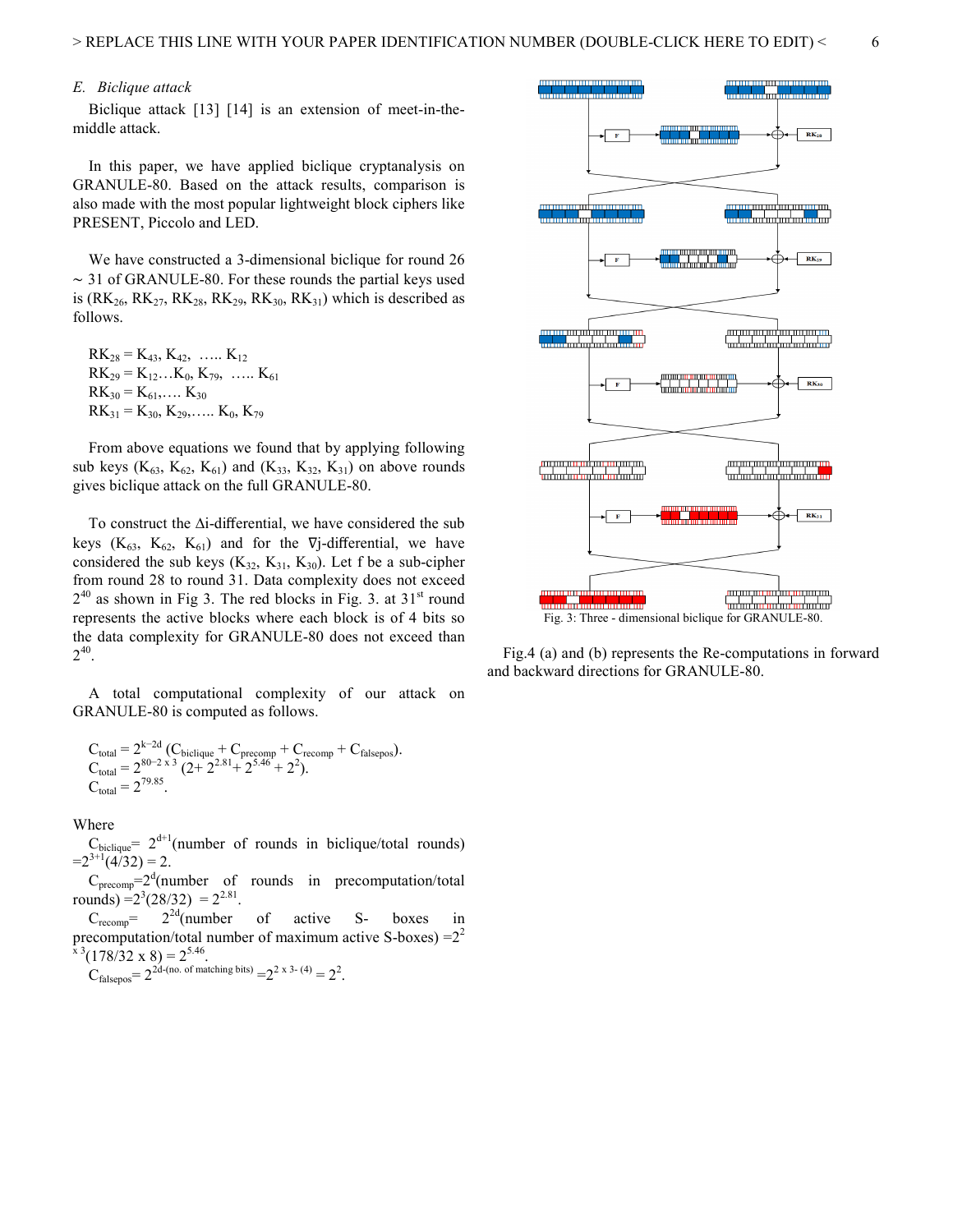



Fig. 4 (a) Recomputations in forward directions for GRANULE-80 Fig. 4 (b) Recomputations in backward directions for GRANULE-80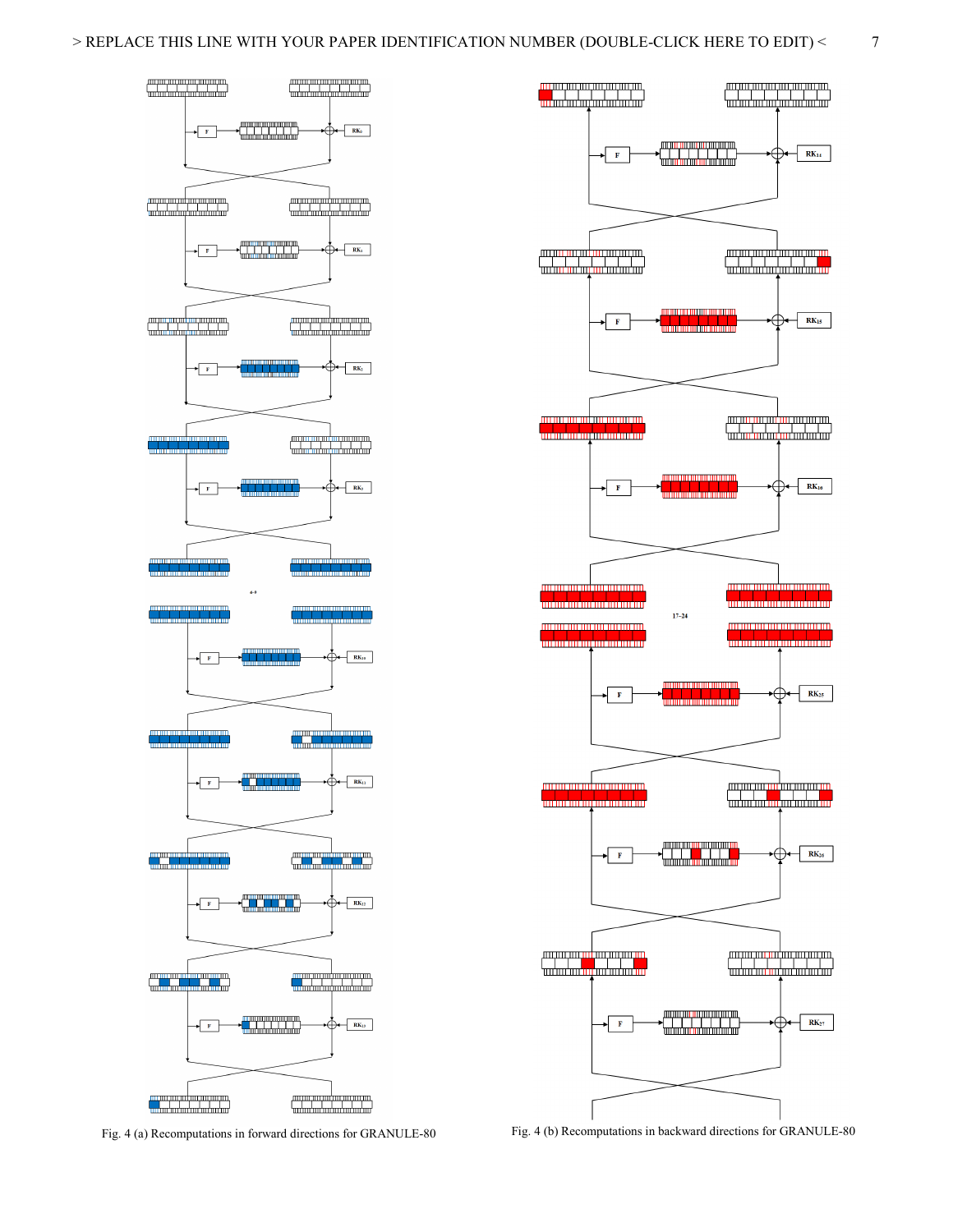# *F. Zero-Correlation attack*

Zero-correlation attack [15] [16] is the extension of Linear cryptanalysis. The block ciphers should resist zero correlation attack. Zero-correlation Attack is based on linear approximations with a correlation value of zero. Zerocorrelation attack is considered as a counter part of impossible differential cryptanalysis in domain of linear cryptanalysis. We have applied matrix method [16] to mount Zerocorrelation attack which is explained below. Following three Lemmas are used to find contradiction.

## **Lemma 2: XOR approximation**

Either the three linear selection patterns at an XOR  $\oplus$  are equal or the correlation over  $\oplus$  is exactly zero.

## **Lemma 3: Branching approximation**

Either the three linear selection patterns at a branching point • sum up to 0 or the correlation over • is exactly zero.

# **Lemma 4: Permutation approximation**

Over a permutation φ, if the input and output selection patterns are neither both zero nor both nonzero, the correlation over φ is exactly zero.

## *1) The Matrix Method [16]*

Impossible differential characteristic can be constructed by using Miss-in-the-middle approach. Contradiction in middle is formed by two differential paths with probability.

Matrix method is used to find linear approximation with correlation zero which is mentioned below,

The linear masks applied to the words can be of the following five types:

1. Zero mask denoted by 0,

2. An arbitrary non-zero mask denoted by  $\overline{0}$ ,

3. Non-zero mask with a fixed value a,

4. The exclusive-or of a fixed non-zero mask a and an arbitrary non-zero mask, denoted by ā,

5. Any other mask is denoted by ∗.



The matrix shows that how a linear mask of each output word is affected by the linear mask of an input word. Table 7 and 8 illustrate arithmetic rules for multiplication and addition.

TABLE 8 ARITHMETIC RULES ADDITION BETWEEN TWO MASK

| $\ddot{}$               | $\bf{0}$         | $\bf{0}$     | a            | a            | $\star$ |
|-------------------------|------------------|--------------|--------------|--------------|---------|
| $\bf{0}$                | $\boldsymbol{0}$ | $\mathbf{0}$ | a            | $\mathbf{a}$ | *       |
| $\overline{\mathbf{0}}$ | $\overline{0}$   | *            | $\mathbf{a}$ | *            | *       |
| b                       | b                | b            | $a+b$        | *            | *       |
| $\bar{b}$               | $\overline{b}$   | *            | *            | *            | *       |
| $\star$                 | $\ast$           | *            | $\ast$       | *            | *       |

## *2) Zero-Correlation for 4 rounds of GRANULE*

For  $(000a00000000000) \rightarrow (0000000000000000)$  has correlation exactly zero for which the values a and b are nonzero. We found contradiction for 6 rounds of GRANULE.

| TABLE 9                                         |
|-------------------------------------------------|
| TRAILS FOR ZERO CORRELATION FOR GRANILLE CIRLER |

| <b>TRAILS FOR ZERO-CORRELATION FOR GRANULE CIPHER</b> |                       |                   |  |  |  |  |  |  |  |  |
|-------------------------------------------------------|-----------------------|-------------------|--|--|--|--|--|--|--|--|
| #Rounds                                               | PT <sub>1</sub>       | PT <sub>0</sub>   |  |  |  |  |  |  |  |  |
| $\theta$                                              | 00000000000000000     | 00000000000000000 |  |  |  |  |  |  |  |  |
|                                                       | 0000000000000000      | 0000000000000000  |  |  |  |  |  |  |  |  |
| $\mathbf{1}$                                          | 0000000000000000      | 000000000000aaaa  |  |  |  |  |  |  |  |  |
|                                                       | 0000000000000000      | 0000000000000000  |  |  |  |  |  |  |  |  |
| $\overline{2}$                                        | 000000000000aaaa      | 00000000000000000 |  |  |  |  |  |  |  |  |
|                                                       | 0000000000000000      | 00000000000000000 |  |  |  |  |  |  |  |  |
| 3                                                     | 00000000000000000     | 0000000000000aaaa |  |  |  |  |  |  |  |  |
|                                                       |                       |                   |  |  |  |  |  |  |  |  |
| 3                                                     |                       | 00000000000000000 |  |  |  |  |  |  |  |  |
|                                                       | $00000000000000$ bbbb | 00000000000000000 |  |  |  |  |  |  |  |  |
| $\overline{4}$                                        | $000000000000000000$  | 00000000000000000 |  |  |  |  |  |  |  |  |
|                                                       | 00000000000000000     | 000000000000bbbb  |  |  |  |  |  |  |  |  |
| 5                                                     | 0000000000000000      | 0000000000000000  |  |  |  |  |  |  |  |  |
|                                                       | 000000000000bbbb      | 0000000000000000  |  |  |  |  |  |  |  |  |
| 6                                                     | 0000000000000000      | 0000000000000000  |  |  |  |  |  |  |  |  |
|                                                       | 0000000000000000      | 000000000000bbbb  |  |  |  |  |  |  |  |  |

## *G. Avalanche Effect [17]*

When a single bit change in the input changes the output considerably, this results in an avalanche effect. For example by flipping a single bit in the input or in a key could change half of the bits in cipher text. Cipher with good avalanche effect has higher probability to resist all possible types of attacks.

 In case of robust design of block ciphers, drastic change in the cipher text is visible when a small change in the key or the plaintext takes place. The poor randomization occurs when a block cipher does not show the avalanche effect to a significant degree.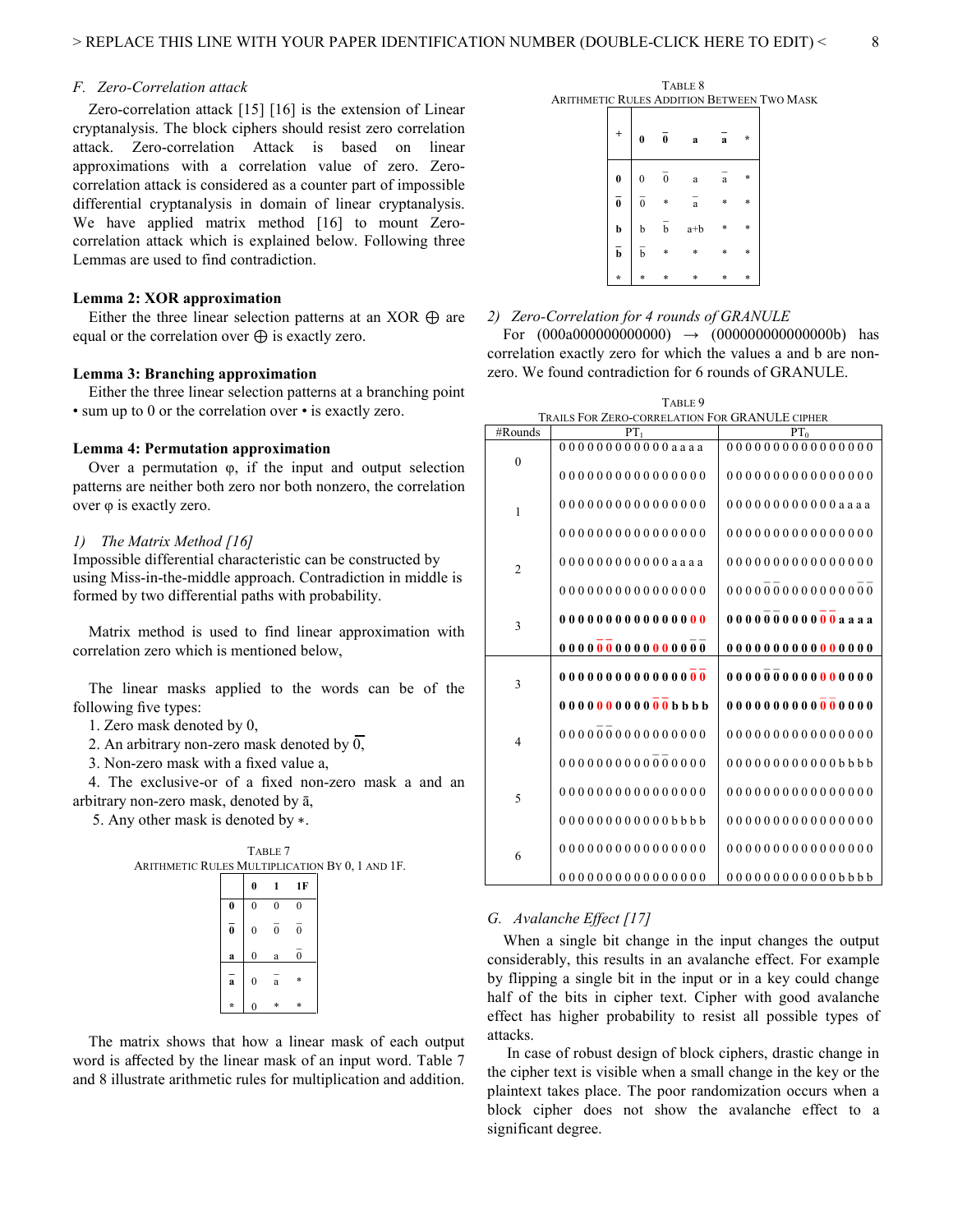Table 10 summarizes the Avalanche effect for GRANULE cipher.

| <b>AVALANCHE EFFECT FOR GRANULE-128</b> |                     |                    |  |  |  |  |  |  |  |  |
|-----------------------------------------|---------------------|--------------------|--|--|--|--|--|--|--|--|
| <b>Plaintext</b>                        | 0000 0000 0000 0000 | $# \;$ Bits Change |  |  |  |  |  |  |  |  |
| <b>Key</b>                              | 0000 0000 0000 0000 |                    |  |  |  |  |  |  |  |  |
|                                         | 0000 0000 0000 0000 |                    |  |  |  |  |  |  |  |  |
| <b>Ciphertext</b>                       | 7d83 43cf fb86 7dbd |                    |  |  |  |  |  |  |  |  |
| <b>Key</b>                              | 8000 0000 0000 0000 | 37                 |  |  |  |  |  |  |  |  |
|                                         | 0000 0000 0000 0000 |                    |  |  |  |  |  |  |  |  |
| <b>Ciphertext</b>                       | e2b5 46b2 271d 0a5d |                    |  |  |  |  |  |  |  |  |
| <b>Key</b>                              | 0000 0000 4000 0000 | 40                 |  |  |  |  |  |  |  |  |
|                                         | 0000 0000 0000 0000 |                    |  |  |  |  |  |  |  |  |
| <b>Ciphertext</b>                       | b70c 8d71 55e9 bc82 |                    |  |  |  |  |  |  |  |  |

TABLE 10

## *H. Algebraic attack*

Algebraic attack [18] is more successful when it gets applied on stream cipher rather than block cipher. For any four bit S-box is described by a minimum of 21 equations in 8 input/output variables. Entire cipher can be explained by  $a = x$  $\times$  21 quadratic equations in b = x  $\times$  8 variables. Where x represents number of S-boxes used in encryption algorithm and in key scheduling algorithm of the cipher. GRANULE uses 8 S-boxes in encryption algorithm for single round, so for 32 rounds of GRANULE it has  $32 \times 8 = 256$  S-boxes. While in 128-bit key scheduling for single round of GRANULE uses 4 S-boxes, so for 32 rounds  $32 \times 2 = 64$  S-boxes are used. Number of quadratic equations can be formed and is given as

 $a = (256 + 64) \times 21 = 6720$ 

And number of variables can be given as

$$
b = (256+64) \times 8 = 2560
$$

By applying same method for 80-bit key schedule algorithm there will be 6720 number of quadratic equations can be formed in 2560 variable.

## *I. Key schedule attacks*

For designing of key scheduling, there are no specific established guidelines. Wide varieties of key scheduling techniques are possible. Related key attack [19] and slide attack [15] can give weakness in key scheduling algorithm. Related Key attack is referred as chosen key attack. Related key attack successfully applied on reduced round AES-256 [21]. Slide attack is independent on the number of rounds of the cipher.

We have adopted PRESENT style key-scheduling algorithm and no key related attack has been found on PRESENT key scheduling algorithm. Both these attack depends on finding recognizable relationships between different sets of sub keys. In GRANULE key scheduling, nonlinear operations are used and 5-bit round constant is added which thwart the key schedule attacks.

# *J. Key Collision Attack*

Key collision attack [7] is used to create message with complexity of  $2^{k/2}$ , where k denotes length of key size. This attack can be mounted on any block cipher and it depends only on key length, regardless of its key scheduling algorithm design. For GRANULE cipher key scheduling under 128-bit key complexity of created message is  $2^{128/2} = 2^{64}$  which is sufficient to prove resistance against key collision attack.

## IV. SECURITY COMPARISON WITH STANDARD ALGORITHM

In this section we have compared the security analysis of GRANULE with the other standard lightweight ciphers. The comparison is represented in Table 11 and 12. Table 11 compares the linear complexity and differential complexity by considering the number of active S-boxes for particular rounds.

TABLE 11

LINEAR AND DIFFERENTIAL ATTACK COMPARISON **Cipher Name GRANULE PRESENT L-FEW PICCOLO #Rounds** 21 25 15 27 30 **# Active Sbox**  63 | 50 | 32 | 45 | 30 **#Known Plaintext**  $2^{140}$  $2^{102}$ 266  $2^{90}$  $2^{120}$ **#Chosen Plaintext** 2138  $2^{100}$   $2^{64}$  $2^{90}$  2  $2^{120}$ **Reference** This Paper [1] [23] [24] [3]

|  |  |                                           | Table 12 compares the data complexity and computational |
|--|--|-------------------------------------------|---------------------------------------------------------|
|  |  | complexity of GRANULE with other ciphers. |                                                         |

| TABLE 12                          |               |            |               |            |
|-----------------------------------|---------------|------------|---------------|------------|
| <b>BICLIQUE ATTACK COMPARISON</b> |               |            |               |            |
| Cipher                            | <b>Rounds</b> | Data       | Computational | Reference  |
| Name                              |               | Complexity | Complexity    |            |
| <b>GRANULE-</b><br>80             | Full(32)      | $2^{40}$   | $2^{79.85}$   | This Paper |
| PRESENT-<br>80                    | Full(31)      | $2^{23}$   | $2^{79.54}$   | $[14]$     |
| PRESENT-<br>128                   | Full(31)      | $2^{19}$   | $2^{127.42}$  | $[14]$     |
| PICCOLO-<br>80                    | Full(25)      | $2^{48}$   | $2^{79.13}$   | $[14]$     |
| `PICCOLO-<br>128                  | Full(31)      | $2^{24}$   | $2^{127.35}$  | $[14]$     |
|                                   |               |            |               |            |
| LED-64                            | Full(48)      | $2^{64}$   | $2^{63.58}$   | $[14]$     |
| $LED-80$                          | Full(48)      | $2^{64}$   | $2^{79.37}$   | $[14]$     |
| <b>LED-96</b>                     | Full(48)      | $2^{64}$   | 295.37        | $[14]$     |
| LED-128                           | Full(48)      | $2^{64}$   | $2^{127.37}$  | $[14]$     |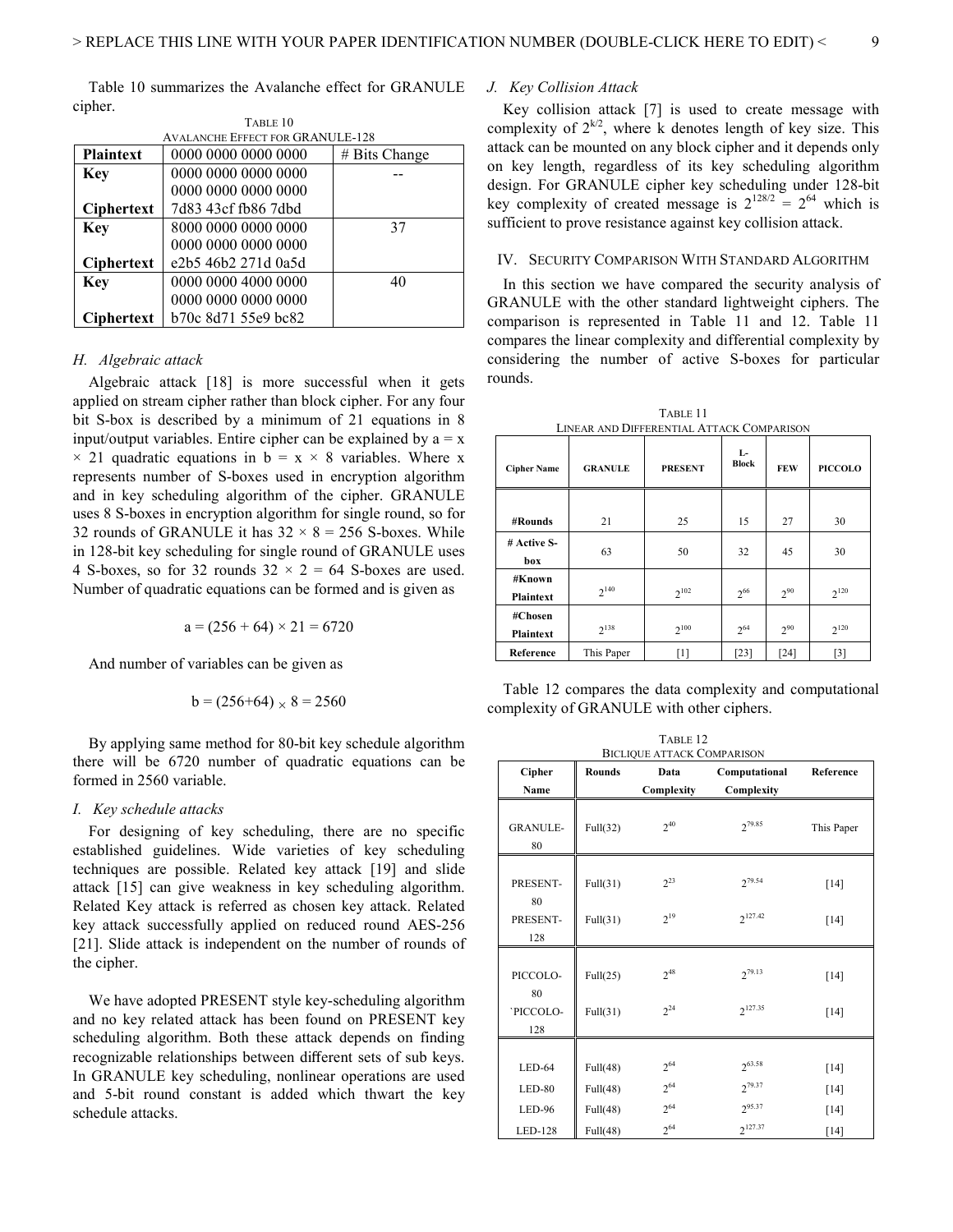Table 13 compares the S-box design consideration comparison with the lightweight ciphers. GRANULE S-box have  $CAR_{DC}$  = 2 and  $CAR_{LC}$  = 2 which illustrate that GRANULE cipher S-box is robust in design and provides good security than other lightweight ciphers.

| TABLE 1.3                         |            |         |            |            |
|-----------------------------------|------------|---------|------------|------------|
| <b>S-BOX DESIGN CONSIDERATION</b> |            |         |            |            |
| Cipher Name                       | Max.       | Max.    | $CAR_{DC}$ | $CAR_{LC}$ |
|                                   | Val. in    | Val. in |            |            |
|                                   | <b>DDT</b> | LAT     |            |            |
| GRANULE                           |            |         |            |            |
| <b>PRESENT</b>                    |            |         |            |            |
| RECTANGLE                         |            |         |            |            |
| TWINE                             |            |         |            |            |

TABLE 13

| V. HARDWARE AND SOFTWARE PERFORMANCE OF |
|-----------------------------------------|
| GRANULE                                 |

GRANULE is designed to give optimum performance both on hardware and software. Its compact structure results in very small footprint area in hardware and less flash size in software. GRANULE has least power consumption as compared to compact ciphers like PRESENT, LED [22]. In hardware we have tried and achieved a reduced pin count (Input/Output) for cipher GRANULE. For software performance of GRANULE cipher we have used 32 bit ARM 7, LPC2129 processor [23]. For hardware we have used Verilog on XILINX ISE Design Suit 14.2 version. For calculation of power we have used XPower Analyzer of Xilinx. Clock frequency used is 10 MHz. GEs are calculated with the standard cell library based on UMCL180 0.18µ logic process (UMCL18G212T3) [24]. Memory size required for GRANULE on 32 bit processor is 2104 bytes as Flash memory and 1256 as RAM memory. All other ciphers are written in embedded C and implemented on 32 bit processor. GRANULE turns out to be the cipher of least memory requirement as compared to other existing cipher. Fig 3 shows the comparison of ciphers on memory requirement.



Fig. 5: Memory Comparison of Standard algorithms with GRANULE implemented on LPC2129

Fig. 5 represents memory comparison of the lightweight ciphers with GRANULE. GRANULE needs 2104 bytes of Flash memory which is least as compared to the existing ciphers shown in Figure. Its small code size results in less footprint area which also results in less GEs.

Fig. 6 shows datapath for GRANULE cipher. We have implemented datapath by using round based architecture.



Fig. 6: Datapath for GRANULE for 64-bit plaintext and 128-bit key

Fig. 7 shows comparison of other existing ciphers with GRANULE ciphers on GEs [23].



Fig. 7: GEs Comparison of Standard algorithms vs GRANULE for UMCL180 standard cell library**.**

Table 14 shows gate count for UMCL180 standard cell library which we have used to count the total gate equivalents [24].

TABLE 14

| GATE COUNT OF UMCL18G212T3 LIBRARY |                  |              |      |  |
|------------------------------------|------------------|--------------|------|--|
|                                    | Standard<br>Cell | Process      | GЕ   |  |
|                                    | <b>NOT</b>       | $0.18 \mu m$ | 0.67 |  |
|                                    | <b>AND</b>       | $0.18 \mu m$ | 1.33 |  |
|                                    | <b>XOR</b>       | $0.18 \mu m$ | 2.67 |  |
|                                    | D-Reg.           | $0.18 \mu m$ | 6    |  |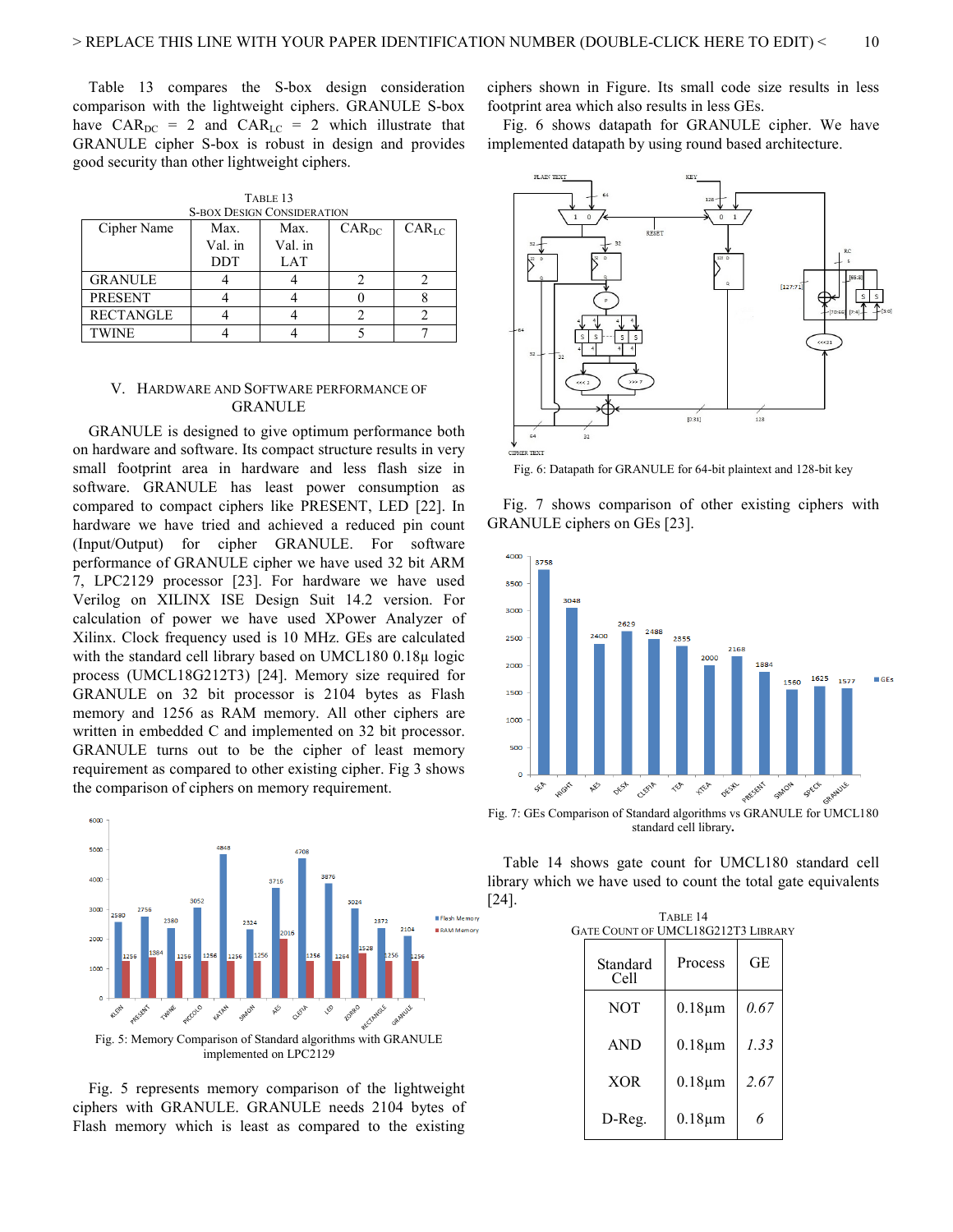Table 15 shows the area requirement for GRANULE. GRANULE needs 1577 GEs for 128-bit key and 1288.23 for 80-bit key length.

TABLE 15

| TABLE 1.3<br>CALCULATION OF GES FOR GRANULE                           |            |                   |            |  |
|-----------------------------------------------------------------------|------------|-------------------|------------|--|
| <b>DATA</b>                                                           | <b>GEs</b> | <b>KEY</b>        | <b>GEs</b> |  |
| Layer                                                                 |            | Layer             |            |  |
| D<br>Reg.                                                             | 384        | K Reg.            | 768        |  |
| P<br>Layer                                                            | O          | Shift<br>Operator | 0          |  |
| S-box<br>Layer                                                        | 192        | S-box             | 48         |  |
| <b>XOR</b>                                                            | 85.44      | <b>XOR</b><br>RC. | 13.35      |  |
|                                                                       |            | Key<br><b>XOR</b> | 85.44      |  |
| Total                                                                 | 661.44     | Total             | 914.79     |  |
| Total number of gates required for 128-<br>bit key = $1576.23 = 1577$ |            |                   |            |  |

The consumption of power is mainly depends on switching frequency and the technology used. We analyzed GRANULE on 10MHz frequency. Dynamic power consumption of GRANULE is 27mW which us lesser than PRESENT. PRESENT consumes 38mW of power.

Table 16 shows the comparison of lightweight ciphers with GRANULE based on parameters like execution time, throughput and number of cycles required to convert plain text to cipher text. Throughput computed at 12 MHz Frequency on software platform.

| TABLE 16                                                  |
|-----------------------------------------------------------|
| COMPARISON WITH RESPECT TO THROUGHPUT, EXECUTION TIME AND |
| <b>NUMBER OF CYCLES</b>                                   |

|                                |                      |                    | TTURIDER OF CTULED             |                         |                     |
|--------------------------------|----------------------|--------------------|--------------------------------|-------------------------|---------------------|
| <b>Ciphers</b>                 | Block<br><b>Size</b> | Key<br><b>Size</b> | Execution<br>Time<br>(In uSec) | Throughput<br>(In Kbps) | No.<br>of<br>Cycles |
|                                |                      |                    | <b>SP NETWORK</b>              |                         |                     |
| ZORRO                          | 128                  | 128                | 913.21                         | 140                     | 10958.52            |
| <b>KLEIN</b>                   | 64                   | 96                 | 887.51                         | 72                      | 10650.12            |
| HUMMINGBIRD-<br>$\overline{c}$ | 16                   | 128                | 316.51                         | 51                      | 3798.12             |
| <b>PRESENT</b>                 | 64                   | 128                | 2648.65                        | 24.16                   | 31783.8             |
| <b>FEISTEL STRUCUTRE</b>       |                      |                    |                                |                         |                     |
| <b>SPECK</b>                   | 64                   | 128                | 49.02                          | 1305                    | 588.24              |
| <b>SIMON</b>                   | 64                   | 128                | 105.67                         | 605                     | 1268.04             |
| PICCOLO                        | 64                   | 128                | 227.68                         | 281                     | 2732.16             |
| <b>GRANULE</b>                 | 64                   | 128                | 296.1                          | 216.14                  | 3553.2              |
| <b>CLEFIA</b>                  | 128                  | 128                | 1048.01                        | 122                     | 12576.12            |
| <b>TWINE</b>                   | 64                   | 128                | 592.87                         | 108                     | 7114.44             |

Table 17 and 18 shows comparison of GRANULE cipher with standard algorithm.

| TABLE 17                                              |  |                   |      |  |
|-------------------------------------------------------|--|-------------------|------|--|
| COMPARISON WITH STANDARD ALGORITHMS ON BASIS OF POWER |  |                   |      |  |
|                                                       |  | PRESENT RECTANGLE | LED. |  |

TABLE 18 COMPARISON WITH STANDARD ALGORITHMS ON BASIS OF FLASH MEMORY

GRANULE | -28.94% | -12.90% | -73%

|                  | <b>GRANULE</b> |
|------------------|----------------|
| <b>PRESENT</b>   | $-26.65%$      |
| <b>RECTANGLE</b> | $-11.29%$      |
| LED              | $-45.71\%$     |
| <b>TWINE</b>     | $-11.60\%$     |
| PICCOLO          | $-31.06\%$     |
| <b>SIMON</b>     | $-9.46%$       |

#### VI. CONCLUSION

 In this paper we present a GRANULE, an ultra-lightweight cipher. GRANULE has compact design which results in less foot print area and less power consumption. GRANULE performs efficiently both on hardware and software platform. We have shown resistance of GRANULE mainly against Linear, Differential, Biclique, zero correlation, Meet in the middle, Key schedule and Key collide attacks. During the cipher design we have done extensive computer search for good S-box, minimum number of active S-boxes and calculation of hamming weight for a specific entries in LAT and in DDT. GRANULE has a strong S-box and robust permutation layer which prevents a cipher design to undergo clustering of linear and differential trails. In GRANULE, we have achieved a less gate count so that it can be implemented for any small scale embedded systems. Through GRANULE, we have tried designing a smallest block cipher in terms of footprint area and it is competitive with the SIMON and SPECK cipher design. Applications like RFID tags, Wireless sensor nodes where GEs and power consumption plays a crucial role, we believe GRANULE is the best design suited for such applications.

| TEST VECTORS(FOR 128 BIT KEY) |  |
|-------------------------------|--|
|-------------------------------|--|

| <b>Plain Text:</b>  | 0000 0000 0000 0000               |
|---------------------|-----------------------------------|
| Key:                | 000000000000000000000000000000000 |
| <b>Cipher Text:</b> | 7d8343cffb867dbd                  |
|                     |                                   |
| <b>Plain Text:</b>  | 0123 4567 89ab cdef               |
| Key:                | 0123456789abcdef0123456789abcdef  |
| <b>Cipher Text:</b> | b3684a657634012f                  |

#### References

[1] A. Bogdanov, G. Leander, L.R. Knudsen, C. Paar, A. Poschmann, M.J.B. Robshaw, Y. Seurin, and C. Vikkelsoe, "PRESENT - An Ultra-Lightweight Block Cipher," In P. Paillier and I. Verbauwhede, editors, *Cryptographic Hardware and Embedded Systems — CHES 2007*, Vol. 4727 in *LNCS*, pages 450-466, Springer Berlin Heidelberg, 2007.